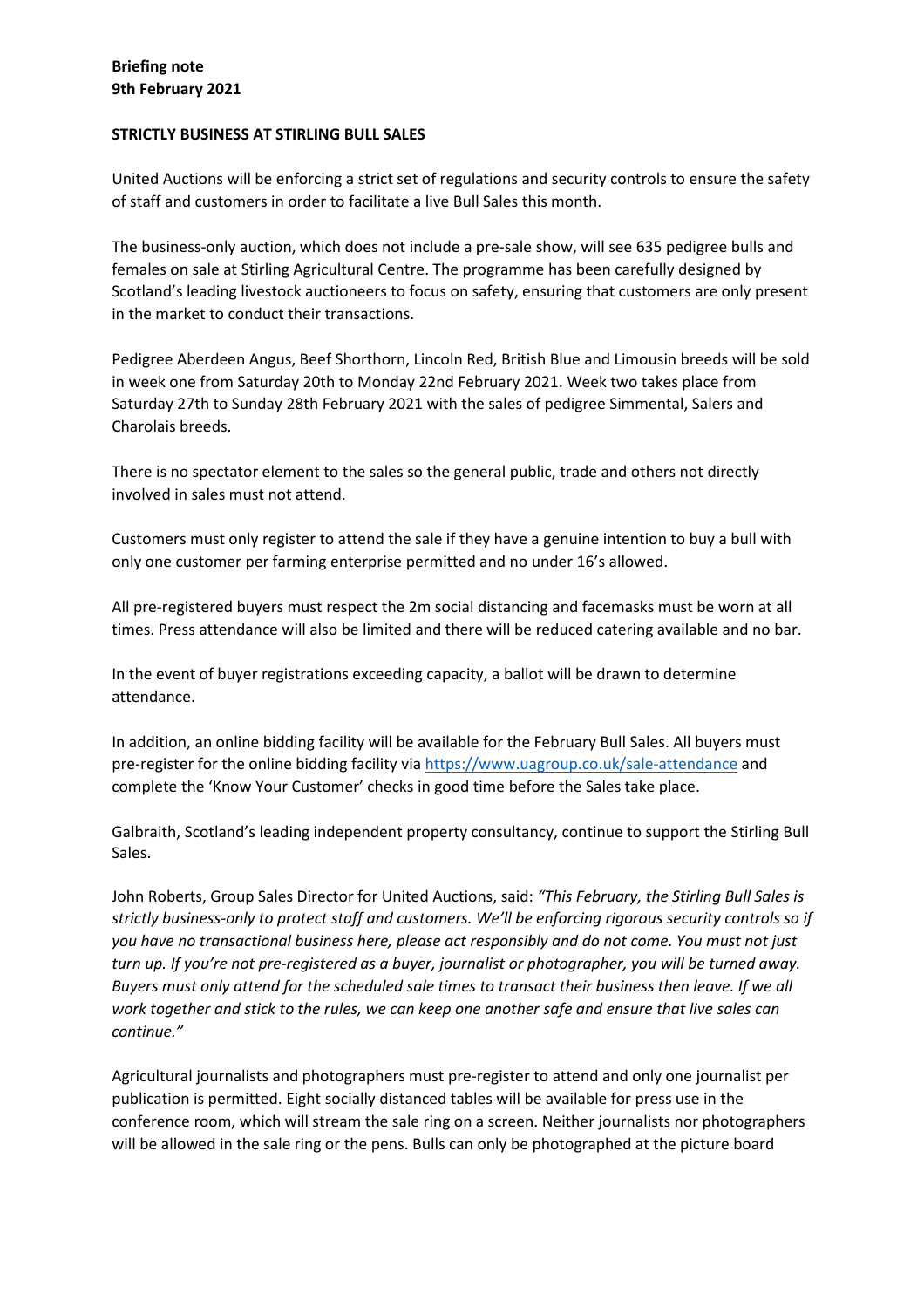outside. No catering is available in the conference room. Sale reports can be sent to press at the end of the day on request.

### **-ENDS-**

Issued by JK Consultancy on behalf of United Auctions. For further information and to book a table in the conference room, please contact Jenny Kumar on 07989557198 / jenny@jkconsultancy.com

## NOTES TO EDITOR

### **Programme**

**Week One** Friday 19th February 3pm -- Yard opens (Aberdeen-Angus only)

Saturday 20th February

10am -- Aberdeen-Angus bull inspection – in order: Seniors, Intermediate, Juniors & Females. Incorporating parade in Exhibition Hall 1pm -- Sale of Aberdeen-Angus bulls (121) followed by females (9) – in Cattle Ring 3pm -- Yard opens (Beef Shorthorn & Lincoln Red only)

#### Sunday 21st February

10am -- Beef Shorthorn bull inspection – in order: Seniors, Intermediate, Juniors & Females. Incorporating parade in Exhibition Hall. Lincoln Red bull inspection & females. Incorporating parade in Exhibition Hall

1pm -- Sale of Beef Shorthorn bulls (83), Lincoln Red bulls (3), Beef Shorthorn females (21) & Lincoln Red females (4) – in Cattle Ring 3pm -- Yard opens (Limousin & British Blue only)

Monday 22nd February 10am -- Limousin bull inspection – In order: Seniors, Intermediate & Juniors. Incorporating parade of bulls in Exhibition Hall. British Blue inspection. Incorporating parade in Exhibition Hall 12.30pm -- Sale of Limousin bulls (73) followed by British Blue bulls (3) – in Cattle Ring

#### **Week Two**

Friday 26th February 3pm -- Yard opens (Simmental only)

Saturday 27th February

10am -- Simmental bull inspection – In order: Seniors, Intermediate, Juniors & Females. Incorporating parade in Exhibition Hall 1pm -- Sale of Simmental bulls (127) followed by females (9 + 1 calf at foot) – in Cattle Ring 3pm Yards open (Salers and Charolais only)

Sunday 28th February

9.30am -- Salers bull inspection. Incorporating parade in Exhibition Hall 9.45am -- Charolais bull inspection – In order: Seniors, Intermediate & Juniors. Incorporating parade in Exhibition Hall 1pm -- Sale of Salers bulls (22) – in Cattle Ring 1.15pm -- Sale of Charolais bulls (160) followed by females (4) – in Cattle Ring